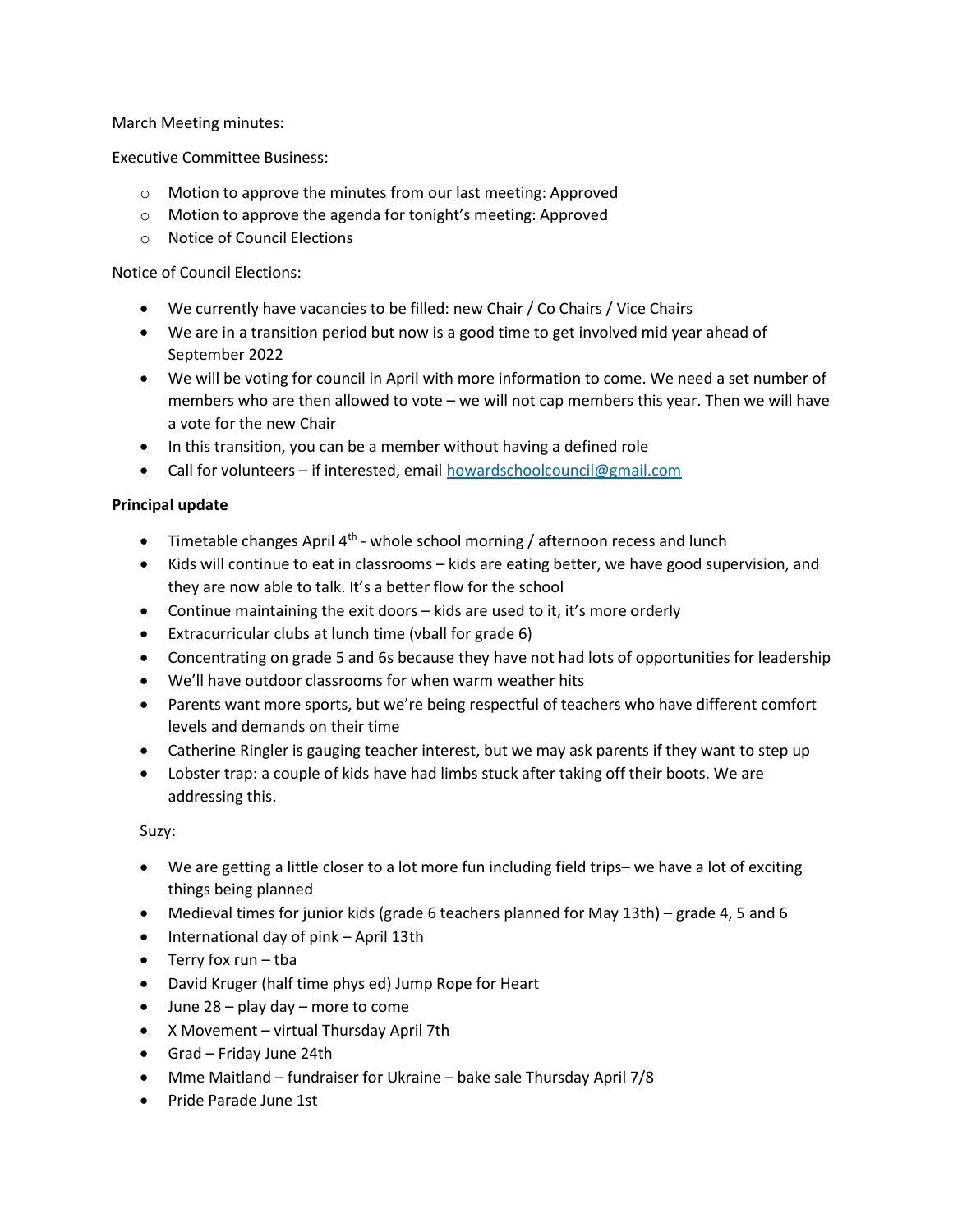# Catchment changes update (Kathy Narraway)

- Howard is built for 577 students, but we currently only have 376 and it might be decreasing
- Catchment changes start in 2023, but will be optional for 2022
- Path for Howard kids Howard Fern Parkdale Collegiate (English) or Humberside (french)
- Howard should grow by up to 5 more classrooms but will still have a surplus of one more classroom (music room)
- Loblaws development won't happen until 2030, and even then Loblaws will likely build schooling in the complex
- For any child in the new catchment area that wants to come to Howard in 2022, they cannot attend FI as that is already set
- For high school, kids have a home school but can apply elsewhere (Ursula franklin, Etobicoke School of Arts etc)

# Equity Update: Midori

- Ward 7 Black Student Success Committee (BSSC) we reached out at Queen Vic and Parkdale to offer support. We attended a meeting of the Ward 7 executive community, in trying to embed this work into all schools within this ward
- We're looking to have them involved in Anti Black Racism workshop in the spring, with other neighbourhood schools
- Two sessions workshop and facilitated conversation
- Alice has asked Leroy (founder of Freedom School) to mediate
- $\bullet$  June 1<sup>st</sup> Howard's first pride parade!
- We are looking to expand our book offerings in the library
- We'll help out with the art supplies for classrooms to create banners
- Planning an annual remembrance event: ribbon tying event

# PIAC / Ward 7 Update: Alice

- Still trying to get through email and zoom issues
- Special report combatting hate and racism board report responding to their strategies on how to address ongoing incidents of racism
- https://www.tdsb.on.ca/Leadership/Boardroom/Agenda-Minutes/Type/A?Folder=Agenda%2f20220302&Filename=5.pdf
- Pandemic recovery: thanks to Howard admin stepping up to be parent reps
- https://www.tdsb.on.ca/Portals/0/docs/FinalPandemicRecoveryPlanUpdate-March2022.pdf

Question: how will TDSB get kids up to curriculum standards post pandemic?

- Monica: There has been a gap due to covid and being online. As much possible, teachers monitor and bring them to our Team. We put in informal supports, but will formalize if necessary. We are trying to give funds to teachers to get specialized programs (ex reading strategies)
- Suzy we have been working with teachers and families. We have a lot of support systems thru TDSB, so we are going thru our spec ed process, on a private individual basis.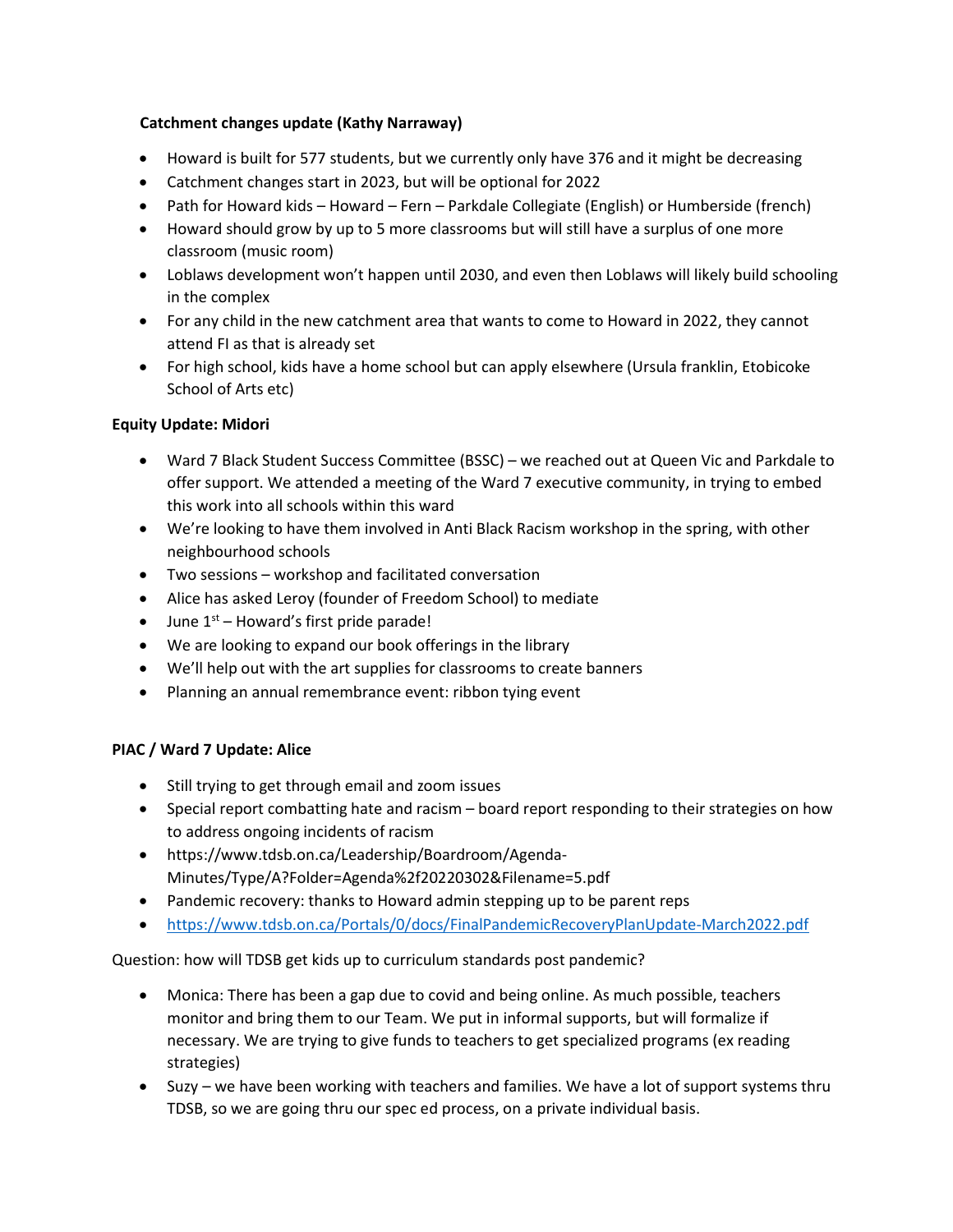- TDSB is working to put something in place system wide. One thing is FI, last year, you were not penalized for not doing the French hours.
- Reach out if your child is struggling socially, behaviorally, academically, emotionally etc
- There are a lot of free, useful resources through the TDSB. We will be sending out these links through school messenger
- Report cards for the past 2 years TDSB has asked to prioritize mental health
- Teachers have been given a clear message from TDSB marks are not accurately describing kids are not being held accountable about time online. Virtual portion assessment, if lower than in class, will not be used.
- Slowly we are getting to a more accurate assessment. In June, it will be accurate and indicative of where kids are.

### Grad Update:

- Grad will be in person and is on June  $24<sup>th</sup>$
- Parents will be hearing more through their teachers and class parents
- Things in the works: graduation party and after party, year book, hoodies, potential legacy project

### Covid Update (Andrea Thomas)

- School has done wonderfully well in managing through the pandemic in how we've kept cases low, in our school, community and families, thanks to teachers, staff, kids and parents
- In Ontario, cases are starting to go up again
- The hope is that it will be much smaller but we really don't know. Toronto is well positioned and covered through vaccination. The rate for child vaccinations in our neighbourhood is quite high. Families are following the science. Dispelling myths:
	- We don't think omicron gives great protection against future covid
	- A milder infection probably gives less protection than a severe infection
	- We might not be well protected against a new variant
	- **Infection is milder in kids this is not always true. We do see multi-organ impact**
	- $\blacksquare$  Still let's be cautious we have individual choice and certainly the more masked, the better, especially as we head into another wave
	- **Early data shows that new variant may be more severe in unvaccinated kids**

#### Monica

- When we first came back, most kids and teachers wore masks, but now we are seeing more and more kids and teachers choosing moments to unmask. We have sanitizer stations up again. We are being respectful in not telling people to wear masks.
- Best guess: right after March break, everyone was masked. Right now, of 33 adults, maybe only 3 are unmasked regularly.
- TDSB will continue reporting class cases